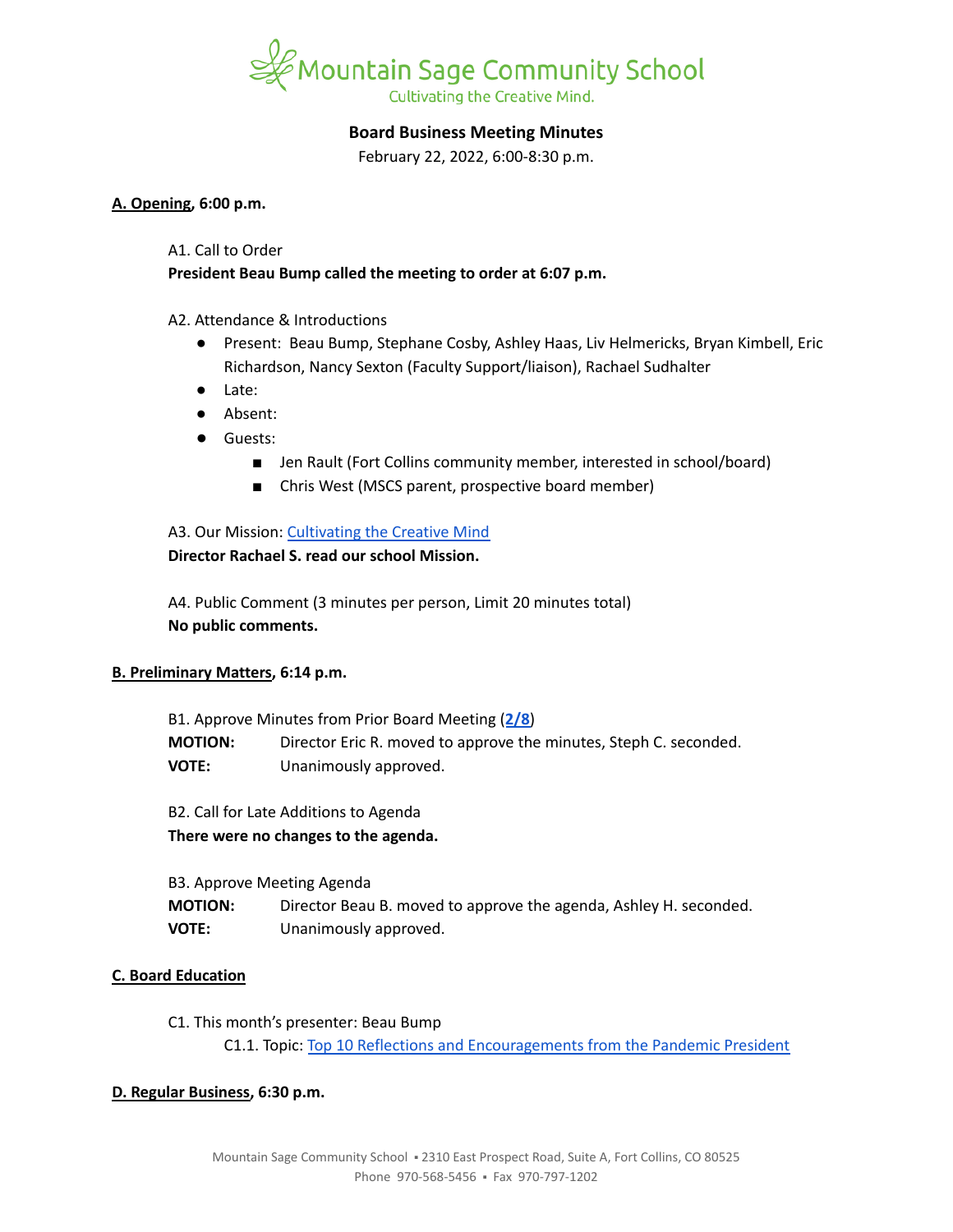

D1. Consent Agenda (Confirm Consent Designation)

D1.1 Policy Review (i.e. no discussion, if item pulled move to bottom of D):

D1.1.1 - Board Policy Review: [GP3.4](https://docs.google.com/document/d/1S_NJ1Y2QkeIt_9twvGFgt8U5tNM_vUfzIgtN4Gj1ssY), [GP3.5](https://docs.google.com/document/d/1IIf1tHKXPf4ho9PP65iWjBb79Ln2vDhJquUAo8Co65A)

**MOTION:** Director Eric R. moved to approve the policies on the Consent Agenda, Ashley H. seconded.

**VOTE:** Unanimously approved.

D2. Review [Strategic](https://docs.google.com/spreadsheets/d/1RR7z4DQ0Oq8Z29iw-TRpzfxcoDyemB4IFJY4Hpq8Y_k/edit?usp=sharing) Plan (Oct Retreat, January Work Session, June Retreat)

# D3. School Director's Report

- Mask mandate change has been a big shift
	- A lot of needs: emotional, confusion, questions around absences. A lot of points of view so it is important to come at it from a perspective of what is best for the children.
- People and staff need to connect. The staff meetings have incorporated ways for the staff to connect and express themselves. The staff renewal days in February seem like a very positive choice. There is also a very real need to incorporate activities that are just fun.
- The mental health of both students and adults is at the forefront.
- Other big things going on right now with staffing and facilities work.
- Work already underway to work on improvements that can be made for interventions and Gifted and Talented (GT) in preparation for next year. We have a great foundation but there is a lot more we can do.
- It is important for us to reinvigorate the parent aspect of our educational journey.
- Staffing: The school will be posting more positions, so please share.
- School Director Liv Helmericks expressed gratitude to all the staff and parents showing up every day.
- Guest Chris West commented in support of the additional staff day in February. Wondering if there should be a change in policy to support the concept more formally.
- President Beau B. Really enjoyed attending the Parent Circle meeting this month and feel like most of our parents would really enjoy it.
- Volunteer Appreciation Week is April 17th 23rd.
- Teacher Appreciation Week is May 2nd 8th.
- Liv expressed gratitude to Nancy Sexton for her work managing substitute teacher coverage.

## D4. Committee Updates

D4.1 - Finance Committee Update ([report](https://docs.google.com/document/d/15nltCttZm9l509HekUil_3A65mnNcexF_jTDuYbzSQI/edit?usp=sharing))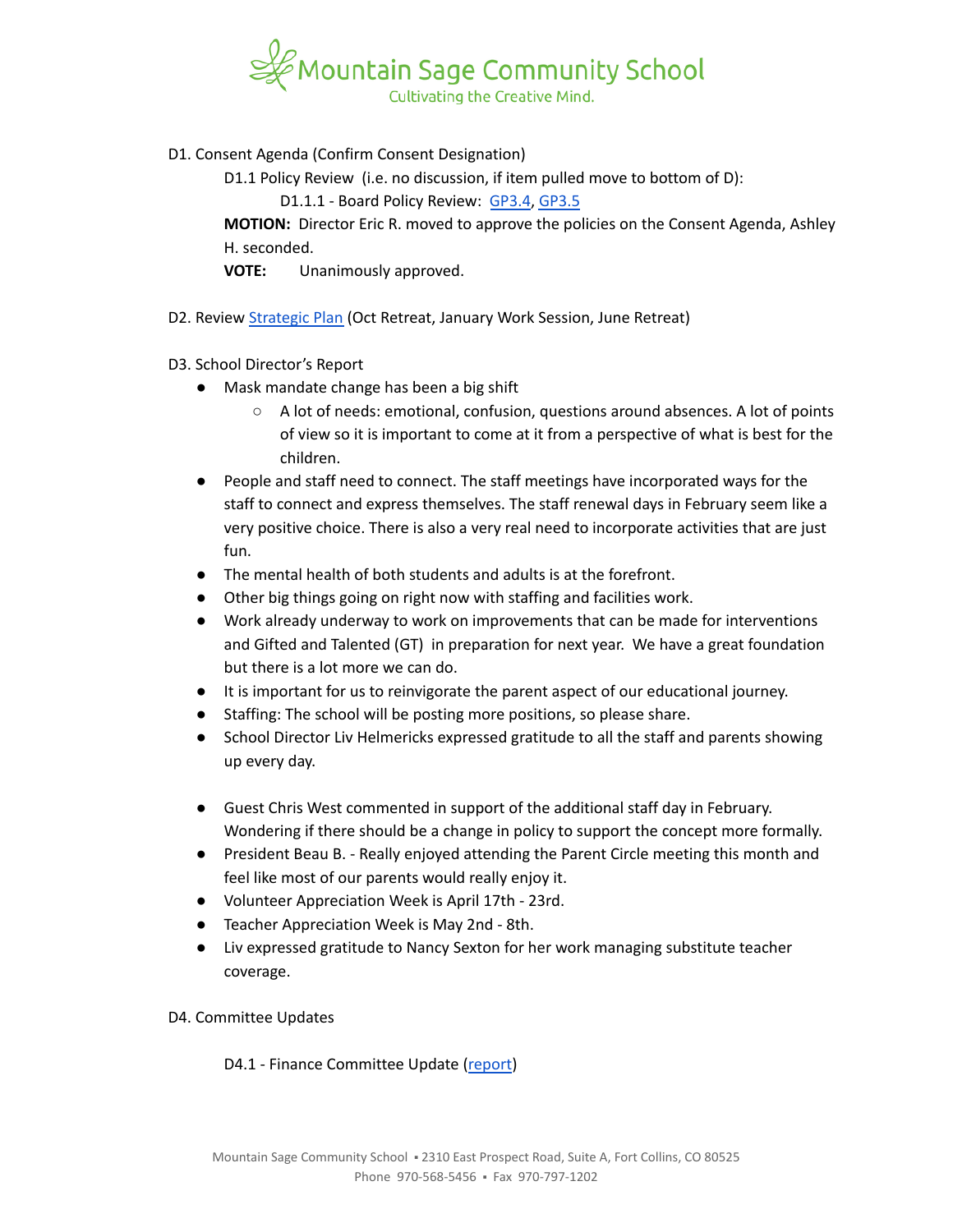

Expect to have a first draft of the 2022-23 budget for review in March.

## D4.2 - Facilities Committee [\(report\)](https://docs.google.com/document/d/1S-G0dK240wJ-JTNj4fseaBdHub6oTLUaXowbXt4MsdM/edit?usp=sharing)

- **AI**: Ashley Invite Kurt Connolly to our next board meeting.
- D4.3 School Accountability Committee Update [\(report](https://docs.google.com/document/d/1Gp6T4tTV08uQXg8qwNA8_YlbtGgQ2rsKkTTvCQCd3cU/edit?usp=sharing))
- D4.4 Logistics Committee Update ([report](https://docs.google.com/document/d/1UEHRU8jpdnlqKxqVgYXOXnR96q7gH-yFy_xx9H8e-Fc/edit?usp=sharing)) **AI**: Rachael - Set election dates as April 4th - 22nd

D4.4.1 - Election of officer positions for 2022-23

| D4.4.1.1 - 2022-23 President      | - Ashley Haas       |
|-----------------------------------|---------------------|
| D4.4.1.2 - 2022-23 Vice President | - Rachael Sudhalter |
| D4.4.1.3 - 2022-23 Secretary      | - Stephane Cosby    |
| D4.4.1.4 - 2022-23 Treasurer      | - Bryan Kimbell     |

**MOTION:** Director Eric R. moved to approve the election of the officers for 2022-23 as stated above, Rachael S. seconded. **VOTE:** Unanimously approved.

D4.4.2 - Interview of potential Board member Chris West.

- D4.5 Fund Development Committee
- D4.6 Policy Discussion
	- D4.6.1 PSD Policy Updates: [Summary](https://docs.google.com/document/d/1gNR4NuxT4Oq7qdVNWlujYiv8iVc2Rjx3sv_UI849BLA/edit?usp=sharing)
	- D4.6.2 Update on Policies: [IGF](https://drive.google.com/open?id=1YBuMipv4-8akEC1rjji4WdzpHc0a9nuVUP8uPDaN7w8), [IGF-R](https://drive.google.com/open?id=1miaI655qSVx0mkoge_Ogf0wfQe_WHysQOHWy3E8vP_4), [IHA,](https://drive.google.com/open?id=1rMNshX07qFv68v2FzhCZDtcOTvdvQ8-phi6XyMGnv2A) [IJ](https://drive.google.com/open?id=16Apta1Nk1rBYb8051Ha-6trPXjppnsisQfkh4iU4n5I)
	- D4.6.3 March Board Policy Review: [GP3.6,](https://drive.google.com/file/d/1UAONweGCuuDd8mWDhrIucZLGPVlImDqb/view?usp=sharing) [GP3.7,](https://drive.google.com/file/d/19x5OoWO_g9U5QiqeLzxehwurZVRhz0zs/view?usp=sharing) [GP3.8](https://drive.google.com/file/d/1MVzVCCua3Qc8a1vRP9jFxAAnLLplfjks/view?usp=sharing)
	- D4.6.4 Board Policy Review: [GP3.3](https://docs.google.com/document/d/1rCNyuUn-oRMQUnt7UX3Ur8rkx1Y8x7-CkbfRWeG56kU)
		- **AI**: Eric Revised policy language was read. Place the revised policy on the March consent agenda.

#### D5. Scheduling Matters

- D5.1 Items of the Month (see Board [calendar\)](https://docs.google.com/document/d/12S6s-qevYMsnj8Cr2yw6uMO7S7hL3gz2oKvXZk5ZndQ/edit?usp=sharing)
	- D5.1.1 School Director Evaluation process to start

D5.1.2 - Approve school year calendar

**MOTION:** Director Beau B. moved to approve the 2022-23 calendar, Bryan K. seconded.

**VOTE:** Unanimously approved.

D5.2 - Review [Upcoming](https://www.mountainsage.org/calendars/) School Calendar Events, Board Member Attendance